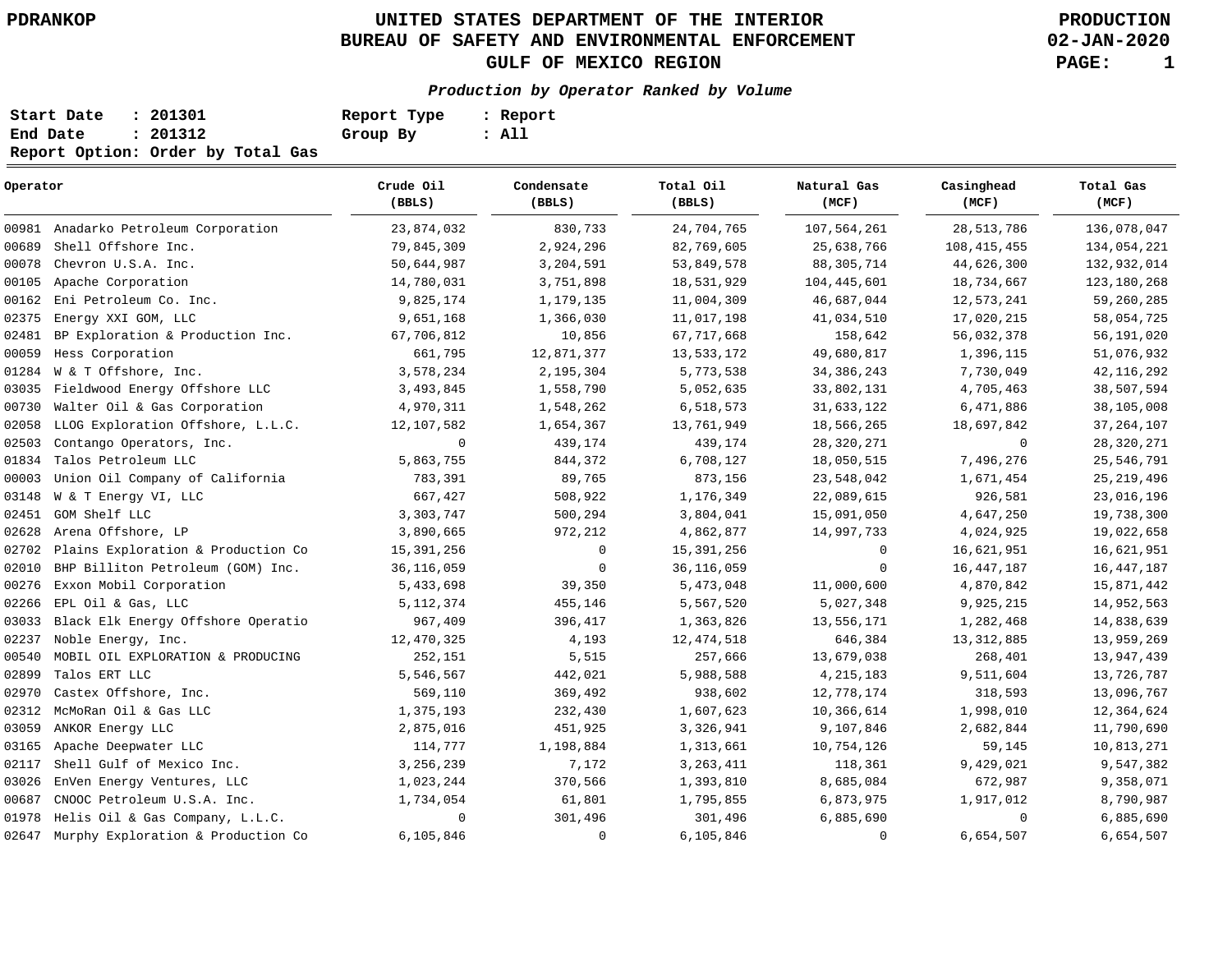# **UNITED STATES DEPARTMENT OF THE INTERIOR PDRANKOP PRODUCTION BUREAU OF SAFETY AND ENVIRONMENTAL ENFORCEMENT GULF OF MEXICO REGION PAGE: 2**

**02-JAN-2020**

**Production by Operator Ranked by Volume**

| Start Date | : 201301                          | Report Type | : Report |
|------------|-----------------------------------|-------------|----------|
| End Date   | : 201312                          | Group By    | : All    |
|            | Report Option: Order by Total Gas |             |          |

| Operator |                                          | Crude Oil<br>(BBLS) | Condensate<br>(BBLS) | Total Oil<br>(BBLS) | Natural Gas<br>(MCF) | Casinghead<br>(MCF) | Total Gas<br>(MCF) |
|----------|------------------------------------------|---------------------|----------------------|---------------------|----------------------|---------------------|--------------------|
| 02815    | Deep Gulf Energy LP                      | 945,722             | $\mathsf{O}$         | 945,722             | 5,124,367            | 1,364,608           | 6,488,975          |
| 01819    | ATP Oil & Gas Corporation                | 3,462,730           | 81,414               | 3,544,144           | 2,835,291            | 3,560,332           | 6,395,623          |
| 02579    | Tana Exploration Company LLC             | 275,628             | 94,388               | 370,016             | 5,945,916            | 206,862             | 6,152,778          |
| 02893    | Hall-Houston Exploration II, L.P.        | $\mathbf 0$         | 5,011                | 5,011               | 4,649,410            | $\Omega$            | 4,649,410          |
| 02989    | PROBE RESOURCES US LTD.                  | $\mathbf 0$         | 3,266                | 3,266               | 4,095,565            | $\Omega$            | 4,095,565          |
| 03075    | Hall-Houston Exploration III, L.P.       | 323,703             | 19,652               | 343,355             | 2,452,094            | 1,314,660           | 3,766,754          |
| 03209    | Renaissance Offshore, LLC                | 843,840             | 157,237              | 1,001,077           | 1,664,324            | 2,046,264           | 3,710,588          |
| 03280    | Freeport-McMoRan Oil & Gas LLC           | 3, 473, 354         | 0                    | 3, 473, 354         | $\mathbf 0$          | 3,622,321           | 3,622,321          |
| 02222    | PetroQuest Energy, L.L.C.                | 226,631             | 74,652               | 301,283             | 3,222,897            | 270,863             | 3,493,760          |
| 02967    | Peregrine Oil & Gas II, LLC              | $\mathbf 0$         | 593                  | 593                 | 3,484,112            | 0                   | 3,484,112          |
| 02777    | Peregrine Oil & Gas, LP                  | $\mathbf{0}$        | 5,711                | 5,711               | 3, 272, 727          | $\mathbf 0$         | 3, 272, 727        |
| 00724    | Marathon Oil Company                     | 3,426,276           | 0                    | 3,426,276           | $\mathbf 0$          | 3,224,484           | 3, 224, 484        |
| 00056    | ConocoPhillips Company                   | 1,472,009           | $\mathbf 0$          | 1,472,009           | $\mathbf 0$          | 2,732,109           | 2,732,109          |
| 02871    | Rooster Petroleum, LLC                   | 170,559             | 230,095              | 400,654             | 2, 251, 719          | 100,607             | 2,352,326          |
| 02513    | Petro Ventures, Inc.                     | 44,529              | 102,361              | 146,890             | 1,998,648            | 283,496             | 2,282,144          |
| 01207    | Petrobras America Inc.                   | 4,280,902           | 396,600              | 4,677,502           | 1,060,632            | 673,638             | 1,734,270          |
| 02806    | Marubeni Oil & Gas (USA) LLC             | 891,168             | 15,514               | 906,682             | 56,517               | 1,489,448           | 1,545,965          |
| 02477    | Tarpon Operating & Development, L.       | 160,577             | 112,880              | 273,457             | 1,141,499            | 379,291             | 1,520,790          |
| 03308    | Bennu Oil & Gas, LLC                     | 606,445             | 79,103               | 685,548             | 859,772              | 598,686             | 1,458,458          |
| 02714    | Century Exploration New Orleans, L       | 223,258             | 14,921               | 238,179             | 1,130,216            | 183,031             | 1,313,247          |
| 01586    | Petsec Energy Inc.                       | $\mathbf 0$         | 74                   | 74                  | 1,121,408            | 0                   | 1,121,408          |
| 02957    | MC Offshore Petroleum, LLC               | 489,060             | 273                  | 489,333             | 227,511              | 704,992             | 932,503            |
| 02813    | Royal Production Company, Inc.           | 0                   | 33,343               | 33,343              | 794,883              | $\mathbf 0$         | 794,883            |
| 03217    | Northstar Offshore Group, LLC            | 65,956              | 73,864               | 139,820             | 558,510              | 213,763             | 772,273            |
| 03147    | EC Offshore Properties, Inc.             | $\mathbf 0$         | 6,803                | 6,803               | 730,070              | $\mathbf 0$         | 730,070            |
| 02672    | Medco Energi US LLC                      | 271,807             | $\mathbf{1}$         | 271,808             | 500,275              | 188,155             | 688,430            |
| 01986    | Flextrend Development Company, L.L.      | 163,830             | 0                    | 163,830             | 186,376              | 430,748             | 617,124            |
| 02800    | Monforte Exploration L.L.C.              | 143,817             | 45,063               | 188,880             | 294,288              | 173,339             | 467,627            |
| 02865    | Fieldwood SD Offshore LLC                | 137,089             | 0                    | 137,089             | $\mathbf 0$          | 460,939             | 460,939            |
| 02747    | Matagorda Island Gas Operations, LL      | 0                   | $\mathbf 0$          | $\mathsf{O}$        | 383,051              | $\mathbf 0$         | 383,051            |
| 02066    | Ridgelake Energy, Inc.                   | 0                   | 7,943                | 7,943               | 358,789              | $\mathbf 0$         | 358,789            |
| 03008    | Tengasco, Inc.                           | $\mathbf{0}$        | 1,098                | 1,098               | 302,325              | $\mathbf 0$         | 302,325            |
| 01963    | Apex Oil & Gas, Inc.                     | $\mathbf 0$         | 887                  | 887                 | 292,233              | $\mathbf 0$         | 292,233            |
| 01513    | Callon Petroleum Operating Company       | $\Omega$            | $\Omega$             | $\mathbf 0$         | 184,972              | $\Omega$            | 184,972            |
|          | 02738 Anglo-Suisse Offshore Partners, LL | 141,166             | 6                    | 141,172             | 33                   | 173,555             | 173,588            |